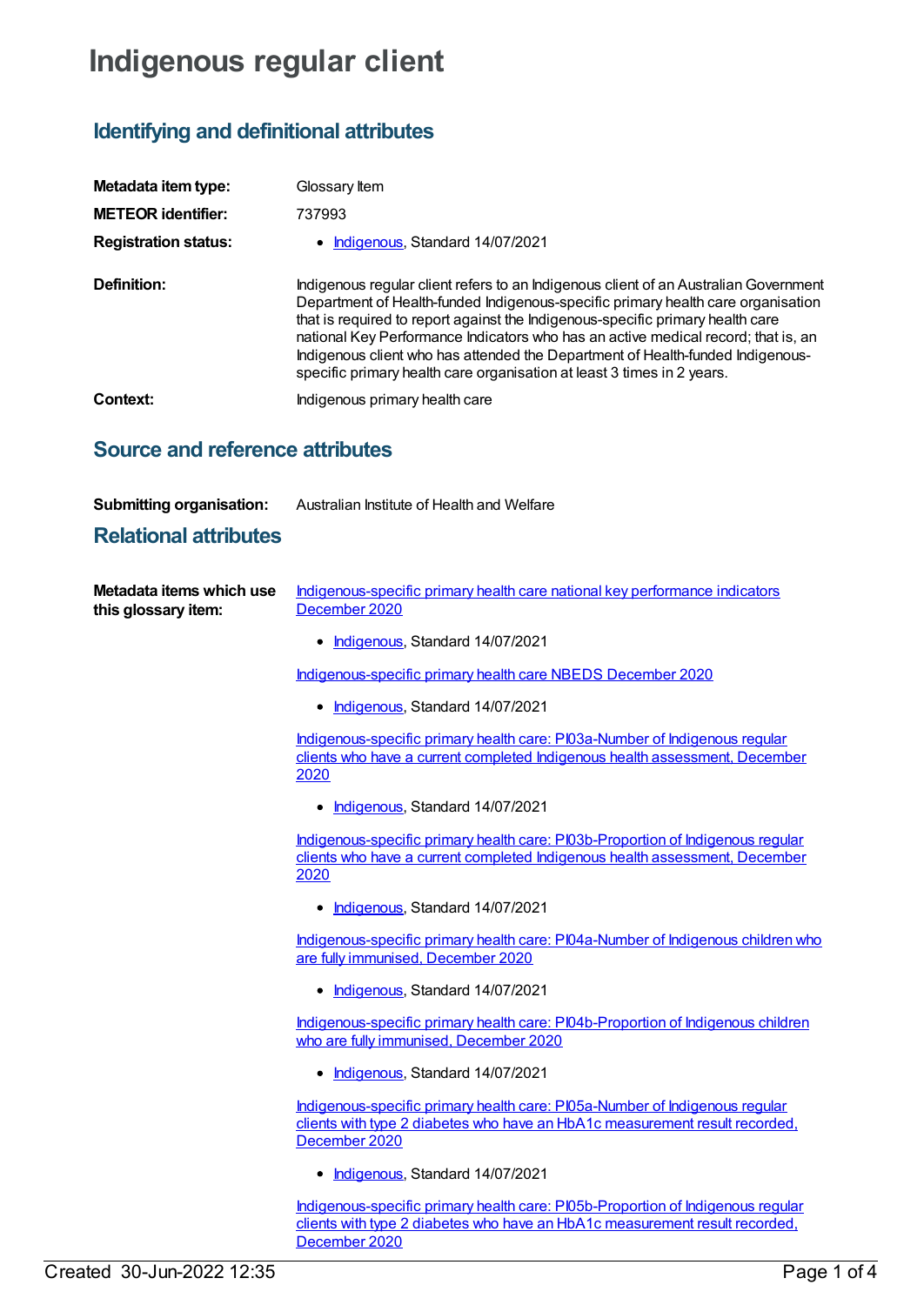• [Indigenous](https://meteor.aihw.gov.au/RegistrationAuthority/6), Standard 14/07/2021

[Indigenous-specific](https://meteor.aihw.gov.au/content/739351) primary health care: PI06a-Number of Indigenous regular clients with type 2 diabetes who have an HbA1c measurement result within a specified level, December 2020

• [Indigenous](https://meteor.aihw.gov.au/RegistrationAuthority/6), Standard 14/07/2021

[Indigenous-specific](https://meteor.aihw.gov.au/content/739353) primary health care: PI06b-Proportion of Indigenous regular clients with type 2 diabetes who have an HbA1c measurement result within a specified level, December 2020

• [Indigenous](https://meteor.aihw.gov.au/RegistrationAuthority/6), Standard 14/07/2021

[Indigenous-specific](https://meteor.aihw.gov.au/content/731823) primary health care: PI07a-Number of Indigenous regular clients with a chronic disease who have a Chronic Disease Management Plan prepared, December 2020

• [Indigenous](https://meteor.aihw.gov.au/RegistrationAuthority/6), Standard 14/07/2021

[Indigenous-specific](https://meteor.aihw.gov.au/content/731846) primary health care: PI07b-Proportion of Indigenous regular clients with a chronic disease who have a Chronic Disease Management Plan prepared, December 2020

• [Indigenous](https://meteor.aihw.gov.au/RegistrationAuthority/6), Standard 14/07/2021

[Indigenous-specific](https://meteor.aihw.gov.au/content/739361) primary health care: PI09a-Number of Indigenous regular clients who have smoking status recorded, December 2020

• [Indigenous](https://meteor.aihw.gov.au/RegistrationAuthority/6), Standard 14/07/2021

[Indigenous-specific](https://meteor.aihw.gov.au/content/739363) primary health care: PI09b-Proportion of Indigenous regular clients who have smoking status recorded, December 2020

• [Indigenous](https://meteor.aihw.gov.au/RegistrationAuthority/6), Standard 14/07/2021

[Indigenous-specific](https://meteor.aihw.gov.au/content/739370) primary health care: PI10a-Number of Indigenous regular clients who have a smoking status result within specified categories, December 2020

• [Indigenous](https://meteor.aihw.gov.au/RegistrationAuthority/6), Standard 14/07/2021

[Indigenous-specific](https://meteor.aihw.gov.au/content/739372) primary health care: PI10b-Proportion of Indigenous regular clients who have a smoking status result within specified categories, December 2020

• [Indigenous](https://meteor.aihw.gov.au/RegistrationAuthority/6), Standard 14/07/2021

[Indigenous-specific](https://meteor.aihw.gov.au/content/739375) primary health care: PI11a-Number of Indigenous regular clients who gave birth within the previous 12 months who have a smoking status result within specified categories, December 2020

• [Indigenous](https://meteor.aihw.gov.au/RegistrationAuthority/6), Standard 14/07/2021

[Indigenous-specific](https://meteor.aihw.gov.au/content/739380) primary health care: PI11b-Proportion of Indigenous regular clients who gave birth within the previous 12 months who have a smoking status result within specified categories, December 2020

• [Indigenous](https://meteor.aihw.gov.au/RegistrationAuthority/6), Standard 14/07/2021

[Indigenous-specific](https://meteor.aihw.gov.au/content/739384) primary health care: PI12a-Number of Indigenous regular clients classified as overweight or obese, December 2020

• [Indigenous](https://meteor.aihw.gov.au/RegistrationAuthority/6), Standard 14/07/2021

[Indigenous-specific](https://meteor.aihw.gov.au/content/739386) primary health care: PI12b-Proportion of Indigenous regular clients regular clients classified as overweight or obese, December 2020

• [Indigenous](https://meteor.aihw.gov.au/RegistrationAuthority/6), Standard 14/07/2021

[Indigenous-specific](https://meteor.aihw.gov.au/content/739389) primary health care: PI13a-Number of Indigenous regular clients who have their first antenatal care visit within specified periods, December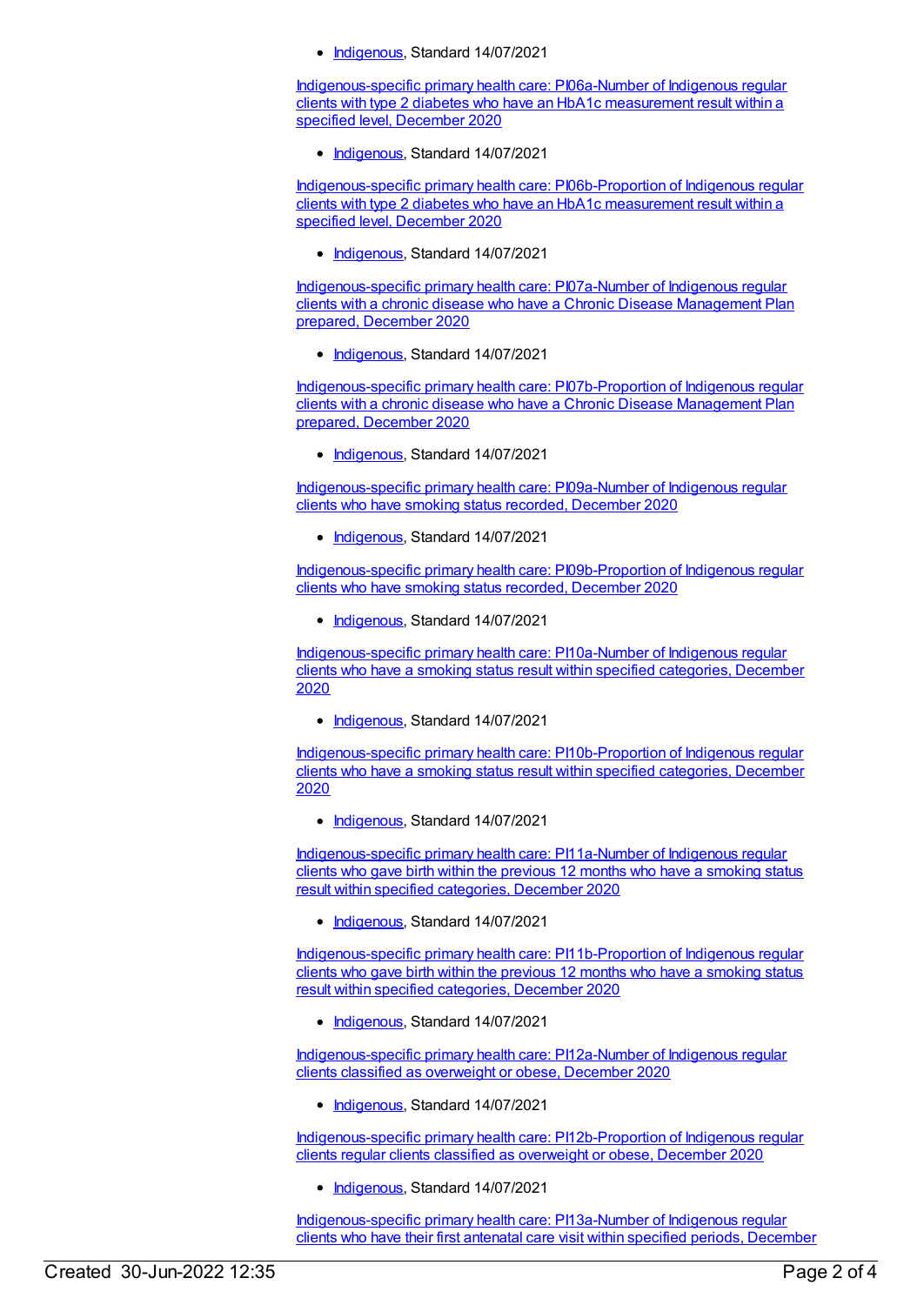#### 2020

• [Indigenous](https://meteor.aihw.gov.au/RegistrationAuthority/6), Standard 14/07/2021

[Indigenous-specific](https://meteor.aihw.gov.au/content/739391) primary health care: PI13b-Proportion of Indigenous regular clients who have their first antenatal care visit within specified periods, December 2020

• [Indigenous](https://meteor.aihw.gov.au/RegistrationAuthority/6), Standard 14/07/2021

[Indigenous-specific](https://meteor.aihw.gov.au/content/731851) primary health care: PI14a-Number of Indigenous regular clients aged 6 months and over who are immunised against influenza, December 2020

• [Indigenous](https://meteor.aihw.gov.au/RegistrationAuthority/6), Standard 14/07/2021

[Indigenous-specific](https://meteor.aihw.gov.au/content/731856) primary health care: PI14b-Proportion of Indigenous regular clients aged 6 months and over who are immunised against influenza, December 2020

• [Indigenous](https://meteor.aihw.gov.au/RegistrationAuthority/6), Standard 14/07/2021

[Indigenous-specific](https://meteor.aihw.gov.au/content/739397) primary health care: PI15a-Number of Indigenous regular clients with type 2 diabetes or chronic obstructive pulmonary disease (COPD) who are immunised against influenza, December 2020

• [Indigenous](https://meteor.aihw.gov.au/RegistrationAuthority/6), Standard 14/07/2021

[Indigenous-specific](https://meteor.aihw.gov.au/content/739399) primary health care: PI15b-Proportion of Indigenous regular clients with type 2 diabetes or chronic obstructive pulmonary disease (COPD) who are immunised against influenza, December 2020

• [Indigenous](https://meteor.aihw.gov.au/RegistrationAuthority/6), Standard 14/07/2021

[Indigenous-specific](https://meteor.aihw.gov.au/content/739402) primary health care: PI16a-Number of Indigenous regular clients who have alcohol consumption status recorded, December 2020

• [Indigenous](https://meteor.aihw.gov.au/RegistrationAuthority/6), Standard 14/07/2021

[Indigenous-specific](https://meteor.aihw.gov.au/content/739405) primary health care: PI16b-Proportion of Indigenous regular clients who have alcohol consumption status recorded, December 2020

• [Indigenous](https://meteor.aihw.gov.au/RegistrationAuthority/6), Standard 14/07/2021

[Indigenous-specific](https://meteor.aihw.gov.au/content/739423) primary health care: PI17a-Number of Indigenous regular clients who have an AUDIT-C result within specified levels, December 2020

• [Indigenous](https://meteor.aihw.gov.au/RegistrationAuthority/6), Standard 14/07/2021

[Indigenous-specific](https://meteor.aihw.gov.au/content/739426) primary health care: PI17b-Proportion of Indigenous regular clients who have an AUDIT-C result within specified levels, December 2020

• [Indigenous](https://meteor.aihw.gov.au/RegistrationAuthority/6), Standard 14/07/2021

[Indigenous-specific](https://meteor.aihw.gov.au/content/739436) primary health care: PI18a-Number of Indigenous regular clients with a selected chronic disease who have a kidney function test recorded, December 2020

• [Indigenous](https://meteor.aihw.gov.au/RegistrationAuthority/6), Standard 14/07/2021

[Indigenous-specific](https://meteor.aihw.gov.au/content/739438) primary health care: PI18b-Proportion of Indigenous regular clients with a selected chronic disease who have a kidney function test recorded, December 2020

• [Indigenous](https://meteor.aihw.gov.au/RegistrationAuthority/6), Standard 14/07/2021

[Indigenous-specific](https://meteor.aihw.gov.au/content/739450) primary health care: PI19a-Number of Indigenous regular clients with a selected chronic disease who have a kidney function test result within specified levels, December 2020

**[Indigenous](https://meteor.aihw.gov.au/RegistrationAuthority/6)**, Standard 14/07/2021